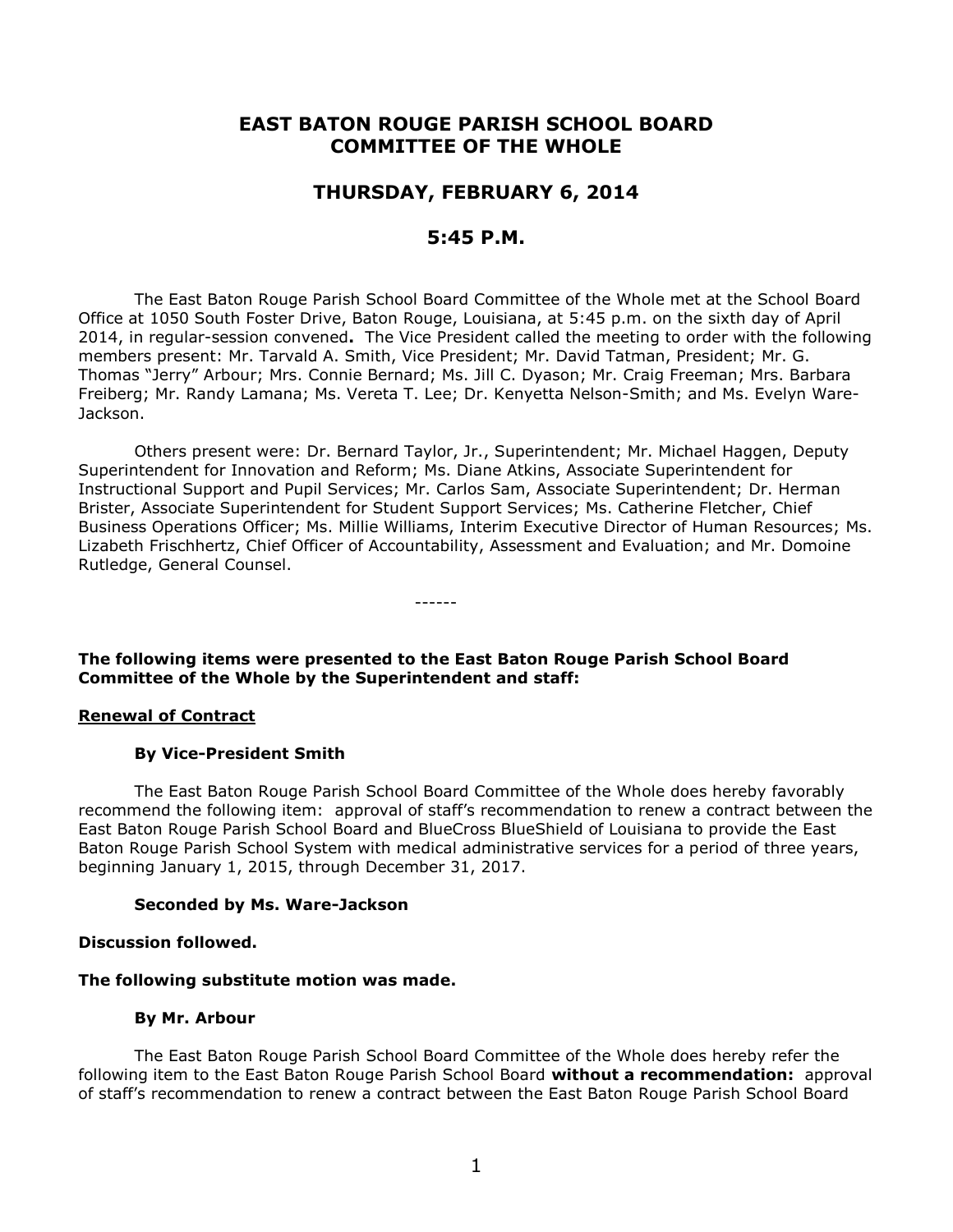and BlueCross BlueShield of Louisiana to provide the East Baton Rouge Parish School System with medical administrative services for a period of three years, beginning January 1, 2015, through December 31, 2017.

### **Seconded by Ms. Lee**

#### **The vote on the substitute motion was as follows:**

| <b>Yeas: (9)</b> | Mr. Arbour, Mrs. Bernard, Mr. Freeman, Mrs. Freiberg, Mr.<br>Lamana, Ms. Lee, Vice President Smith, President Tatman, and<br>Ms. Ware-Jackson |
|------------------|-----------------------------------------------------------------------------------------------------------------------------------------------|
| <b>Nays: (0)</b> | <b>None</b>                                                                                                                                   |
| Abstained: (2)   | Ms. Dyason and Dr. Nelson-Smith                                                                                                               |
| Absent: (0)      | <b>None</b>                                                                                                                                   |

**The substitute motion was referred to the Board without a recommendation.**

**------**

## **Contract**

#### **By Mrs. Bernard**

The East Baton Rouge Parish School Board Committee of the Whole does hereby favorably recommend the following item: contract between the East Baton Rouge Parish School System and Education Foundations, LLC, in the amount of \$50,000.00 for equitable services federally mandated to continue the 2013-2014 Title I tutorial services in reading and mathematics for participating Title I non-public schools. (Funding Source: Title I Non-Public Equitable Services).

## **Seconded by Mrs. Freiberg**

## **Favorably recommended to the full Board by a vote of all the members.**

**------**

## **Settlement of a Law Suit**

## **By Mrs. Freiberg**

The East Baton Rouge Parish School Board Committee of the Whole does hereby accept the recommendation of Mr. Domoine Rutledge, General Counsel, East Baton Rouge Parish School Board, in the matter of: Tilton Janord Cooper v. East Baton Rouge Parish School System, Civil Action No. 3:12-cv-00393, United States District Court, Middle District of Louisiana.

## **Seconded by Mr. Freeman**

## **Favorably recommended to the full Board by a vote of all the members.**